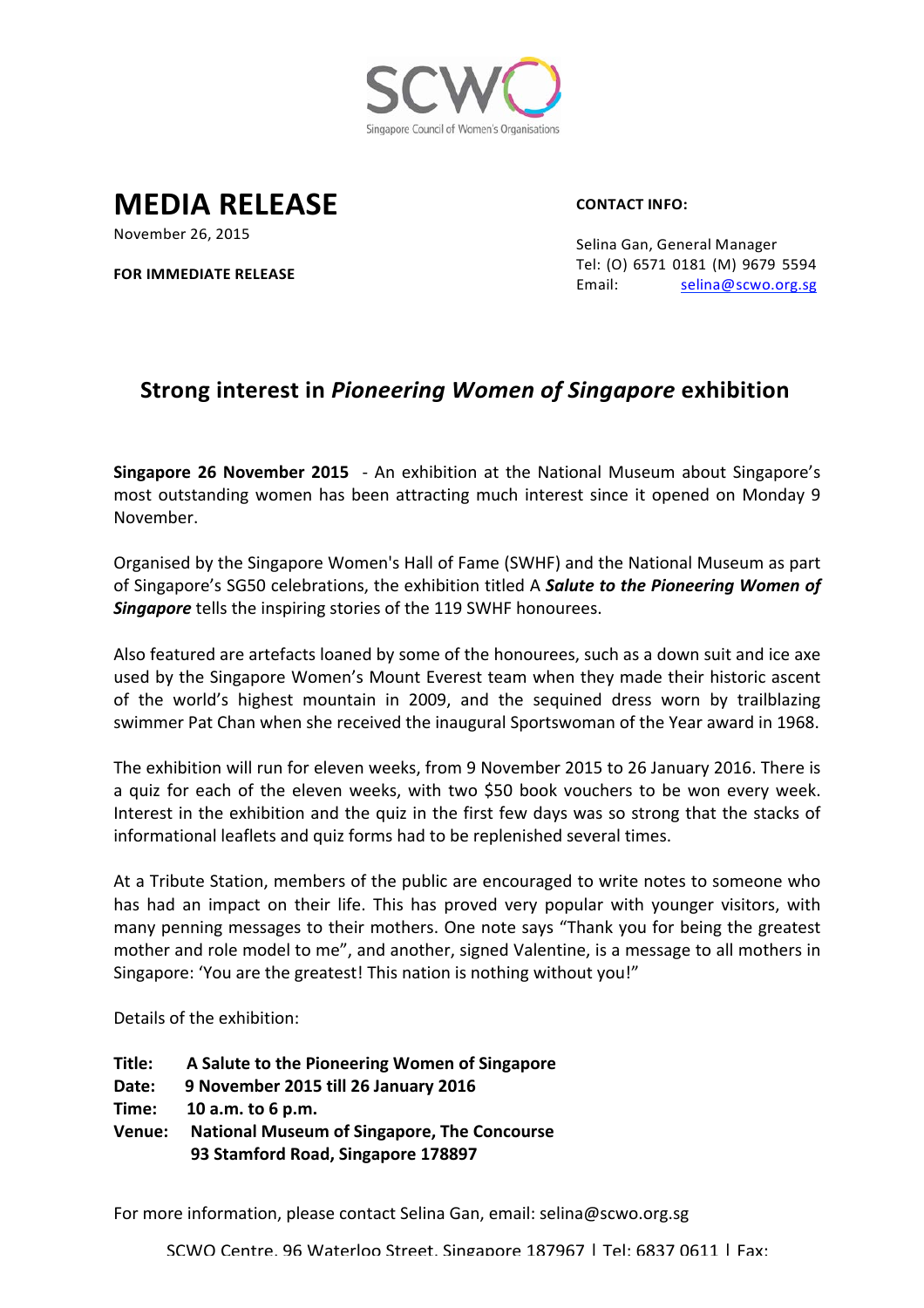



**Figure 1 Entrance of the Exhibition** 



Figure 2 Visitors looking at the artefacts and reading the posters



*Figure* 3 Tribute notes posted at the base of The Flame